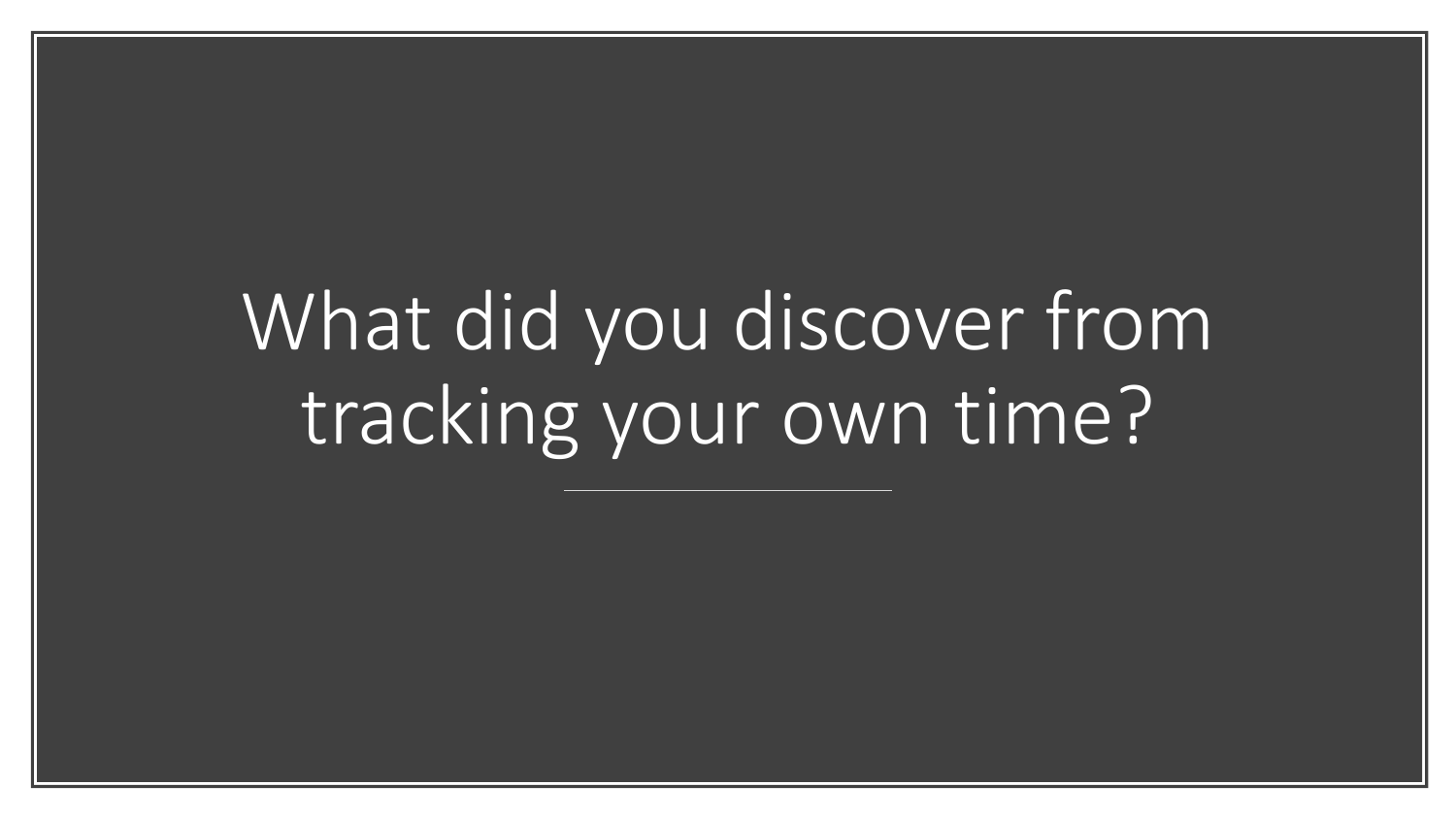### Jill's schedule last week

Department/Lab/Project Meetings – 21 hrs

Seminars/Journal Clubs/Teaching – 4 hrs

Interviews – 1 hr

University/College Service – 2 hrs

ISG/CBC Meetings – 3 hrs

Admin/Slack/E-mail – 3 hr

Writing/Editing/Talk prep – 6 hrs

Coding/Analysis/Research – 11 hrs

Virtual Conference Talks – 5 hrs

**Total – 56 hrs**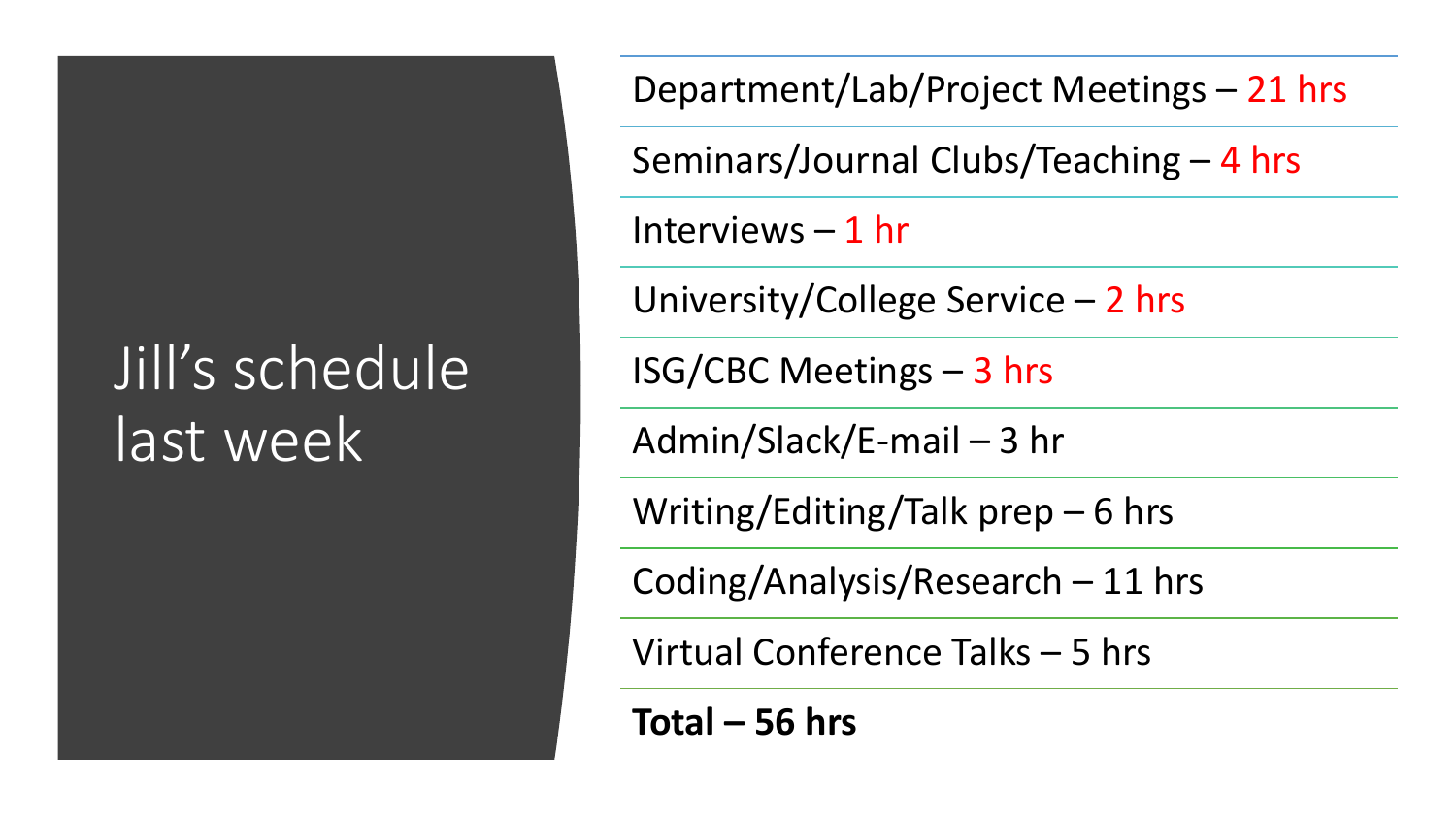#### Mark's schedule last week

Grant manage/development – 5 hrs Seminar/Outreach – 2 hrs Collab. meetings – 3 hrs University/College Service – 3 hrs Teaching (direct) + mentoring  $-5$  hrs Admin/E-mail – 7 hrs Writing/Editing – 10 hrs Coding/Analysis/Research – 5 hrs Teaching (prep) – 11 hrs

**Total – 51 hrs**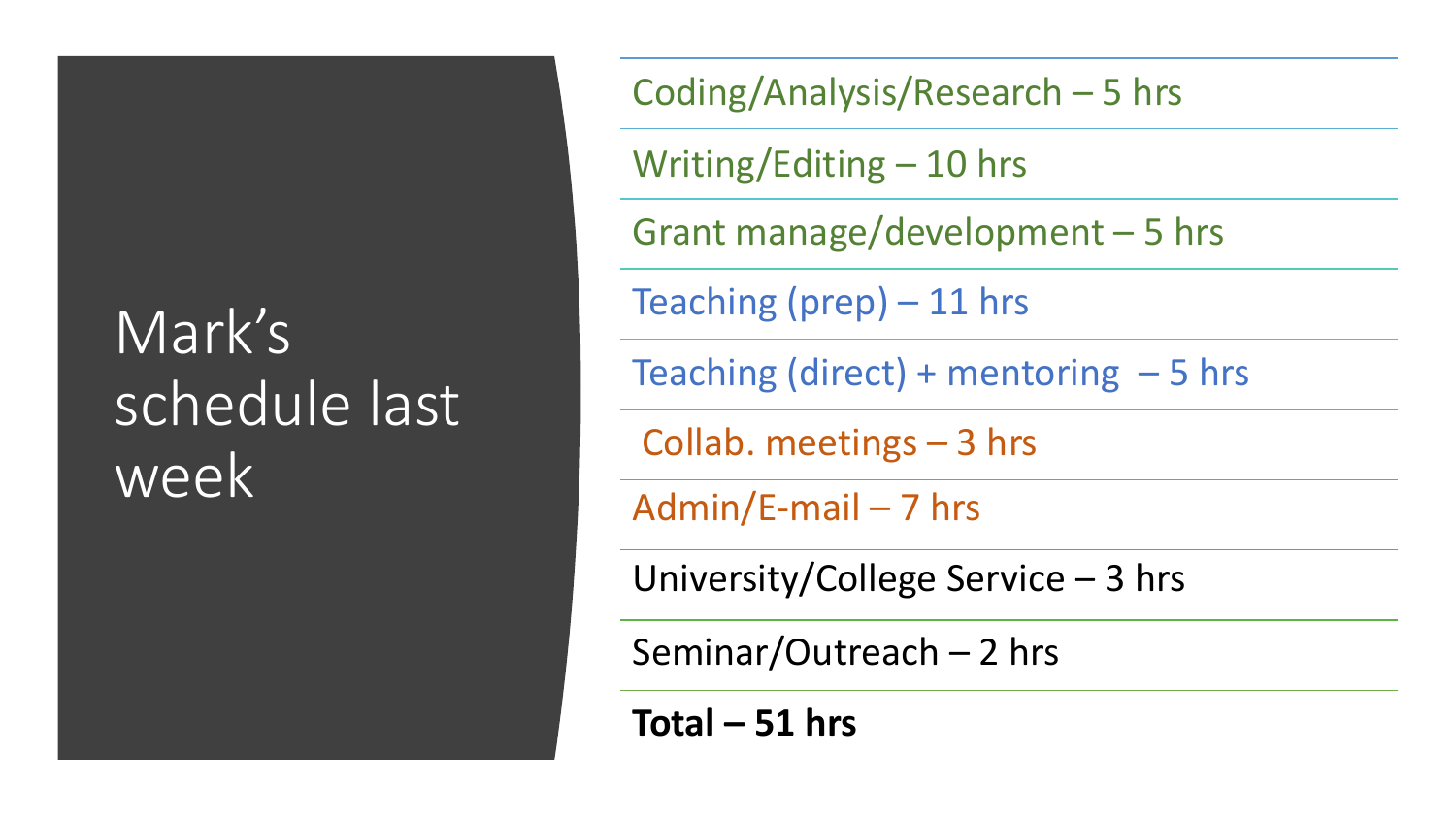What aspects of time management are most challenging?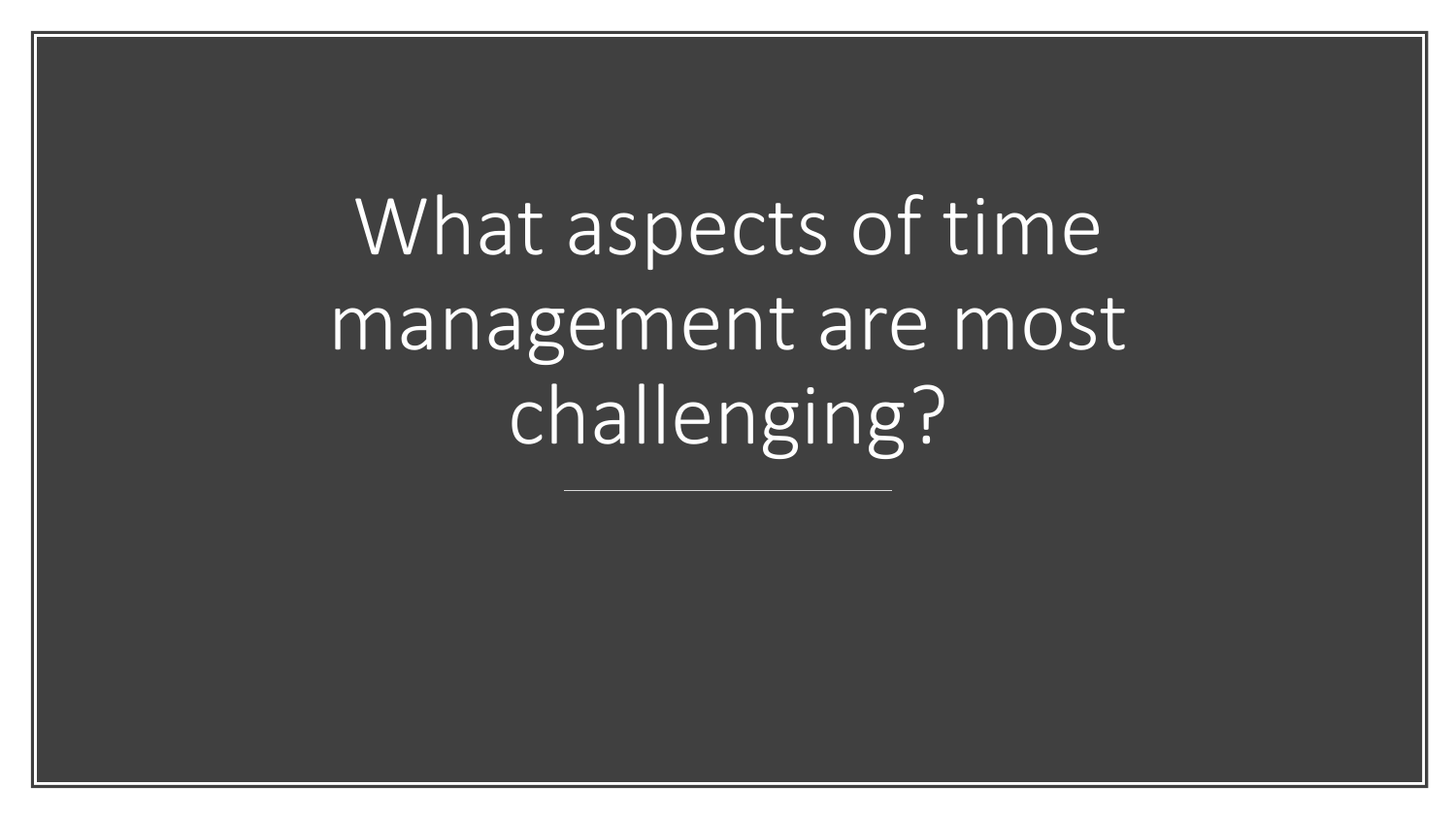# What tools/strategies enable efficiency for you?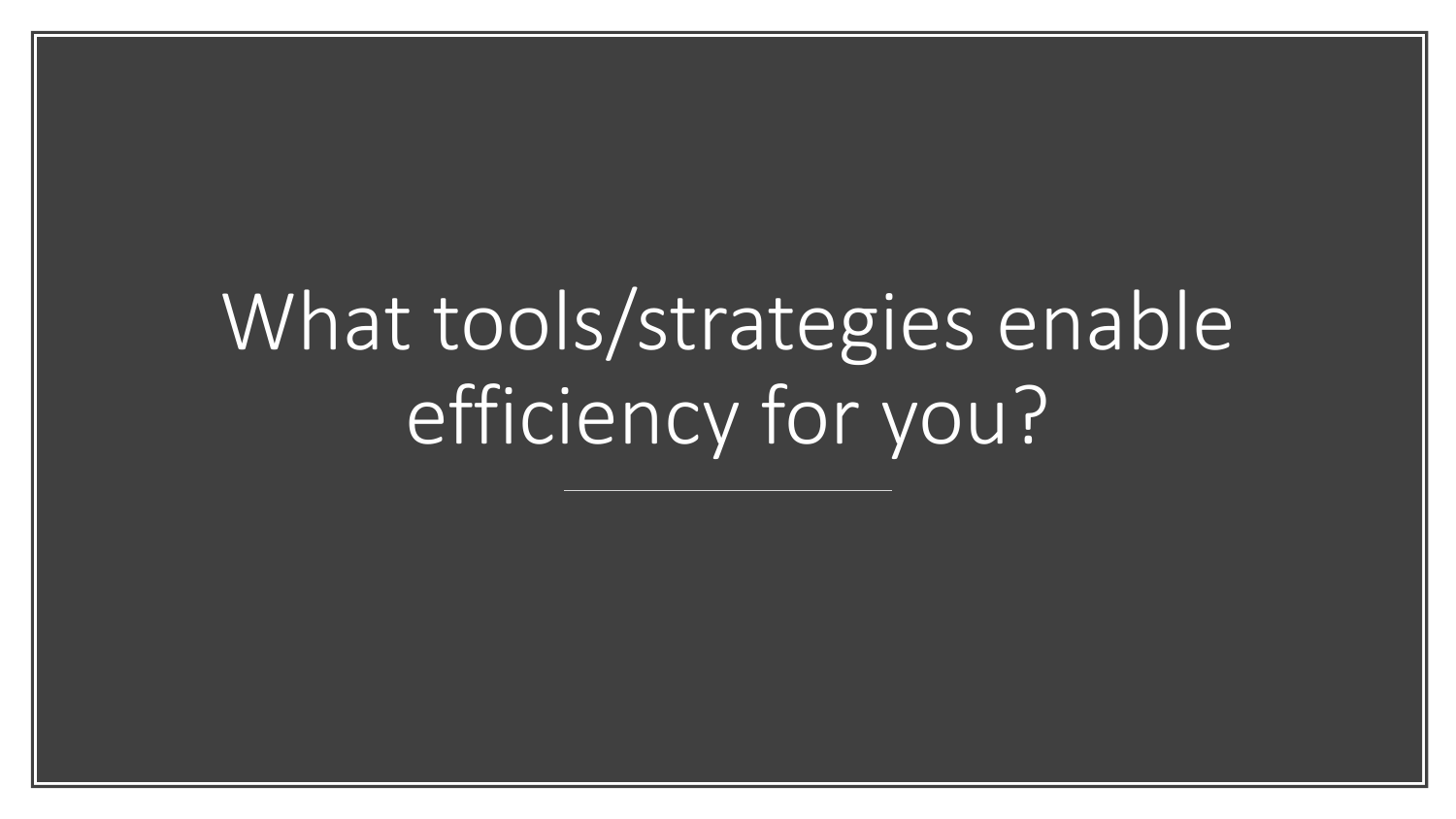Do you believe that extra effort (more work) early in one's career provides a foundation for more balance later?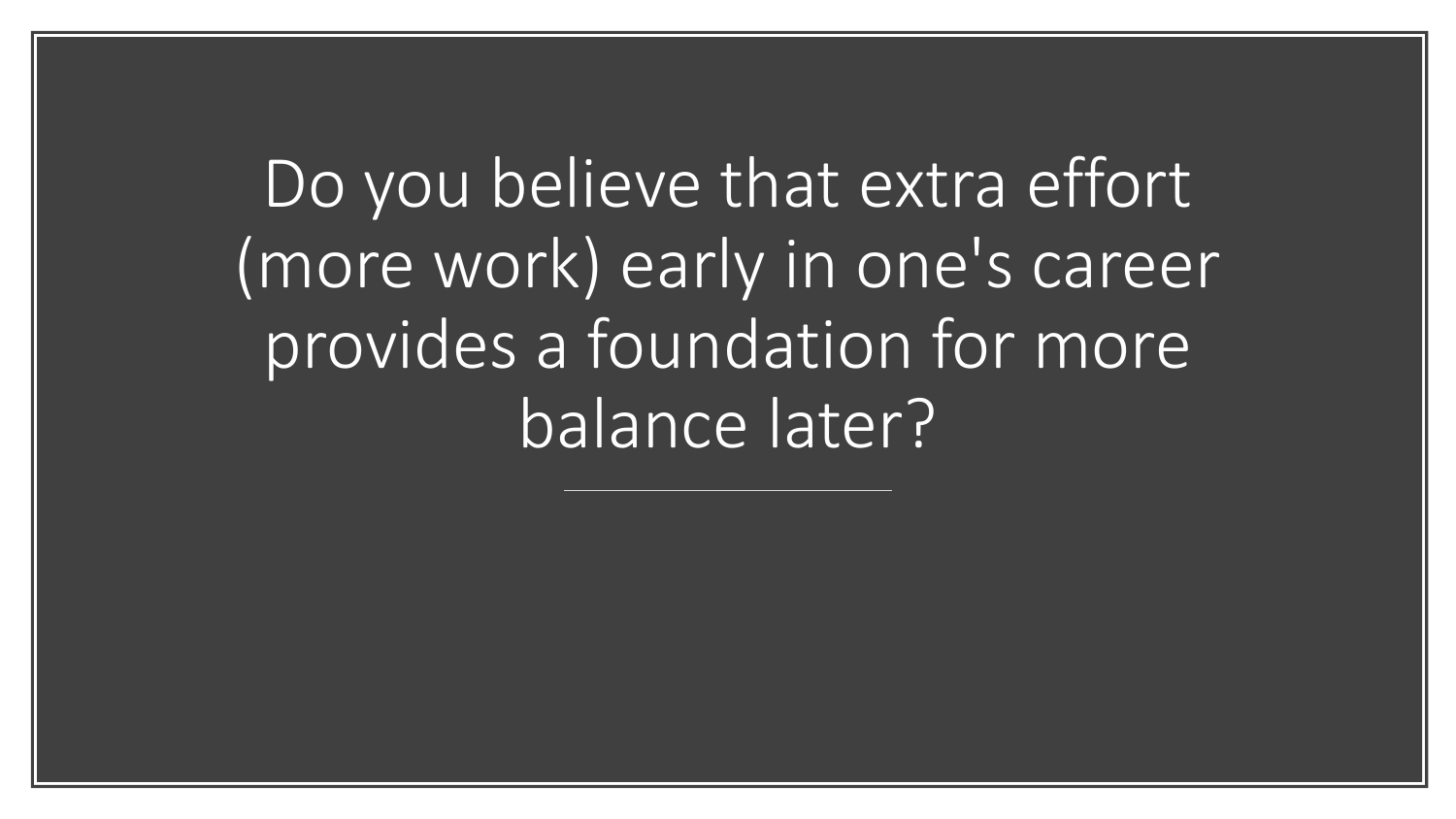#### • **46 respondents**

- 17 Grads
- 4 Postdocs
- 25 Professors

## Work/Life Balance Survey Results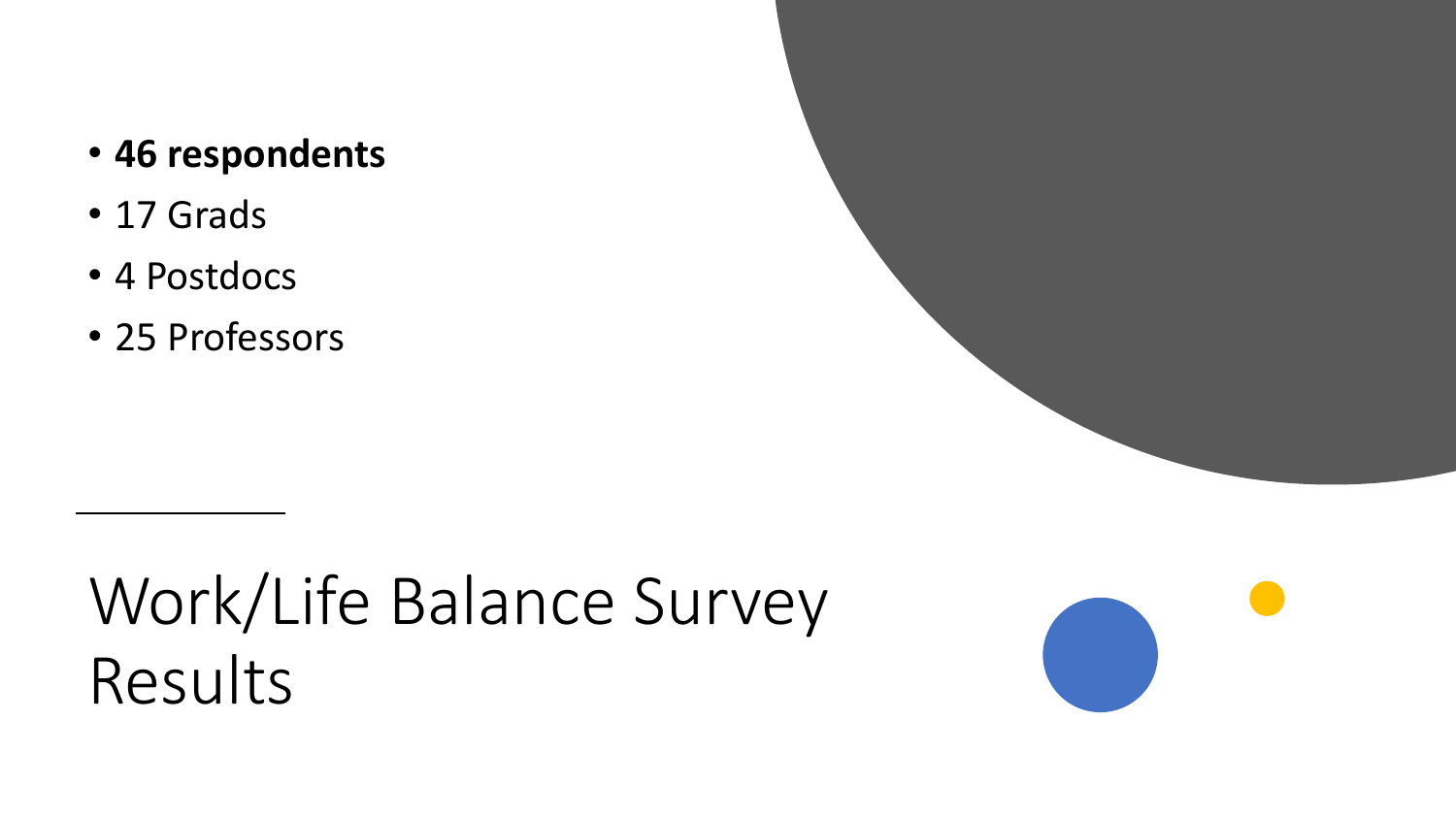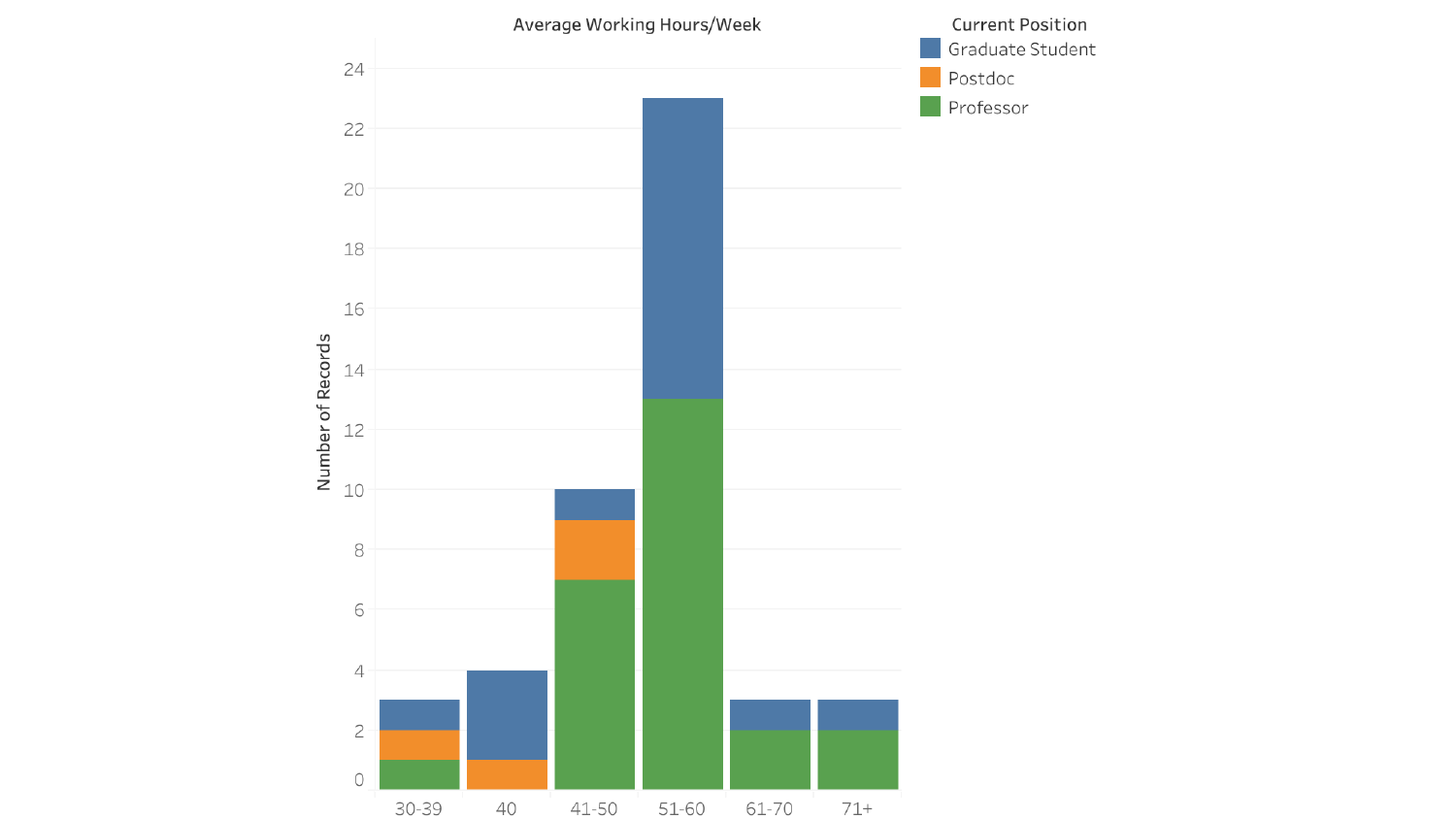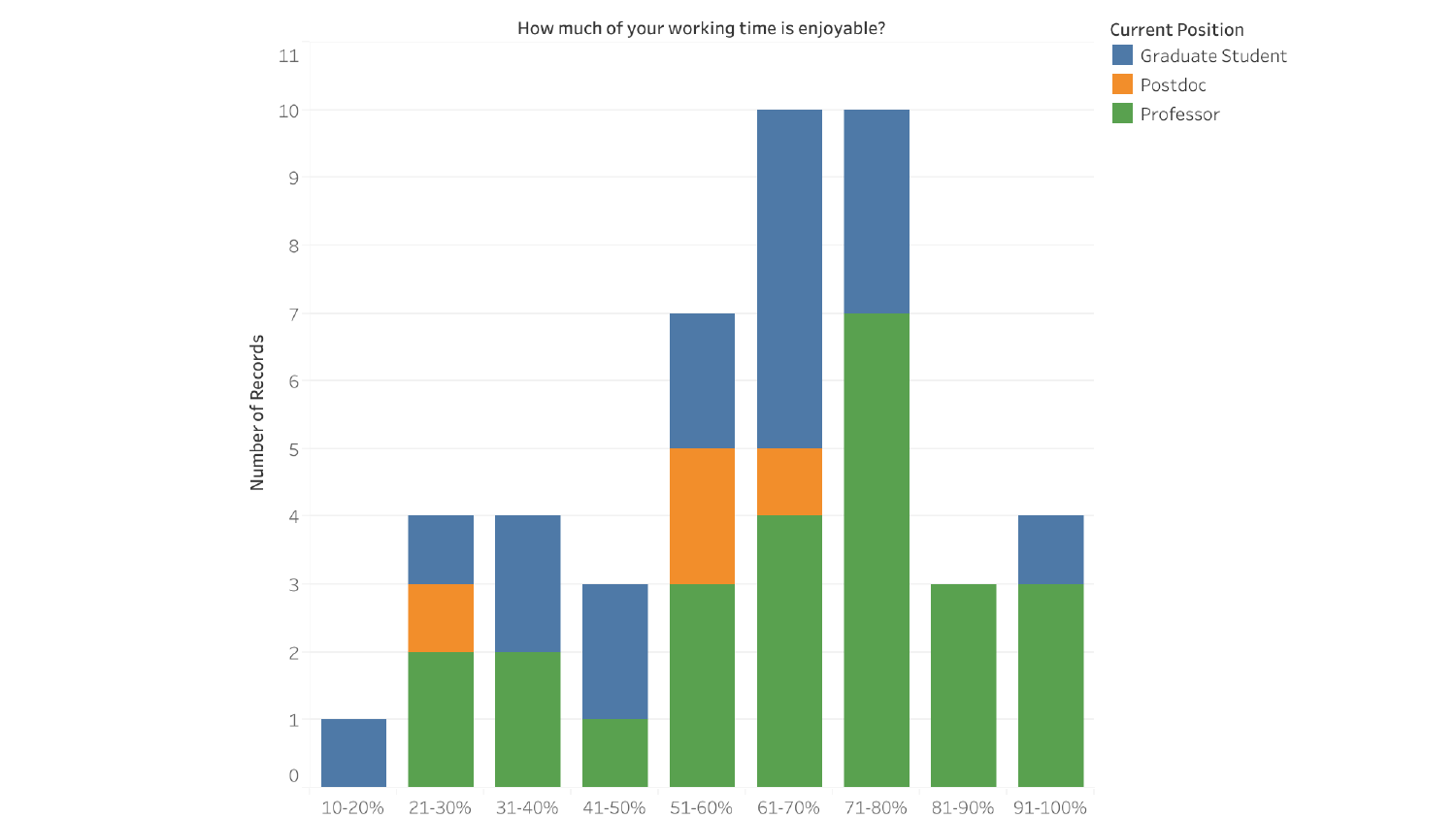### Tools for Efficiency

- Todo Lists
- Calendar Software
- Coffee/Walk/Run/Yoga Break
- Delegation of Tasks
- Inbox Prioritization Software
- Virtual Meetings
- Writing Blocks
- Speed Meetings
- Project Management Software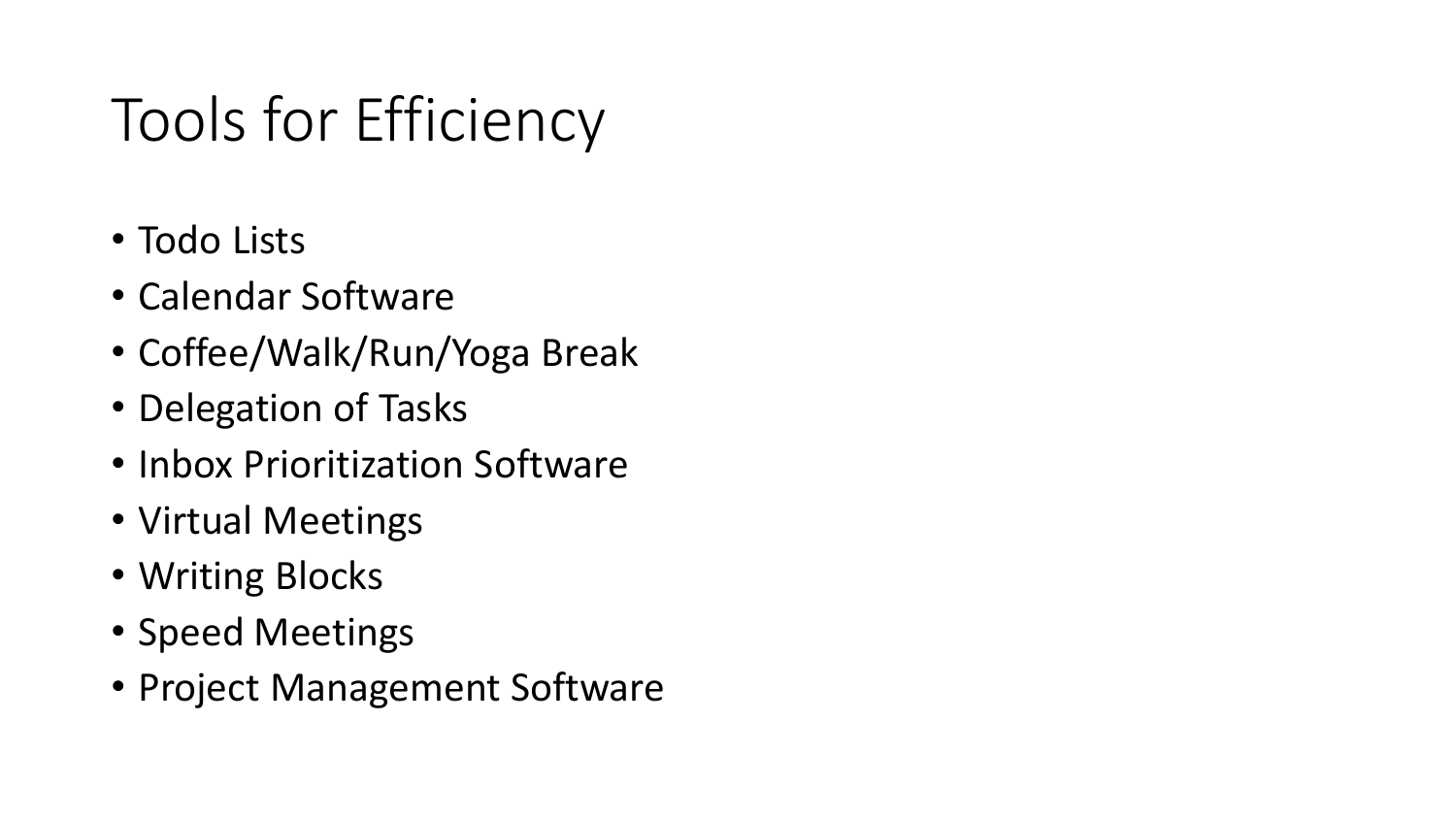What aspects of balance do you find most challenging?

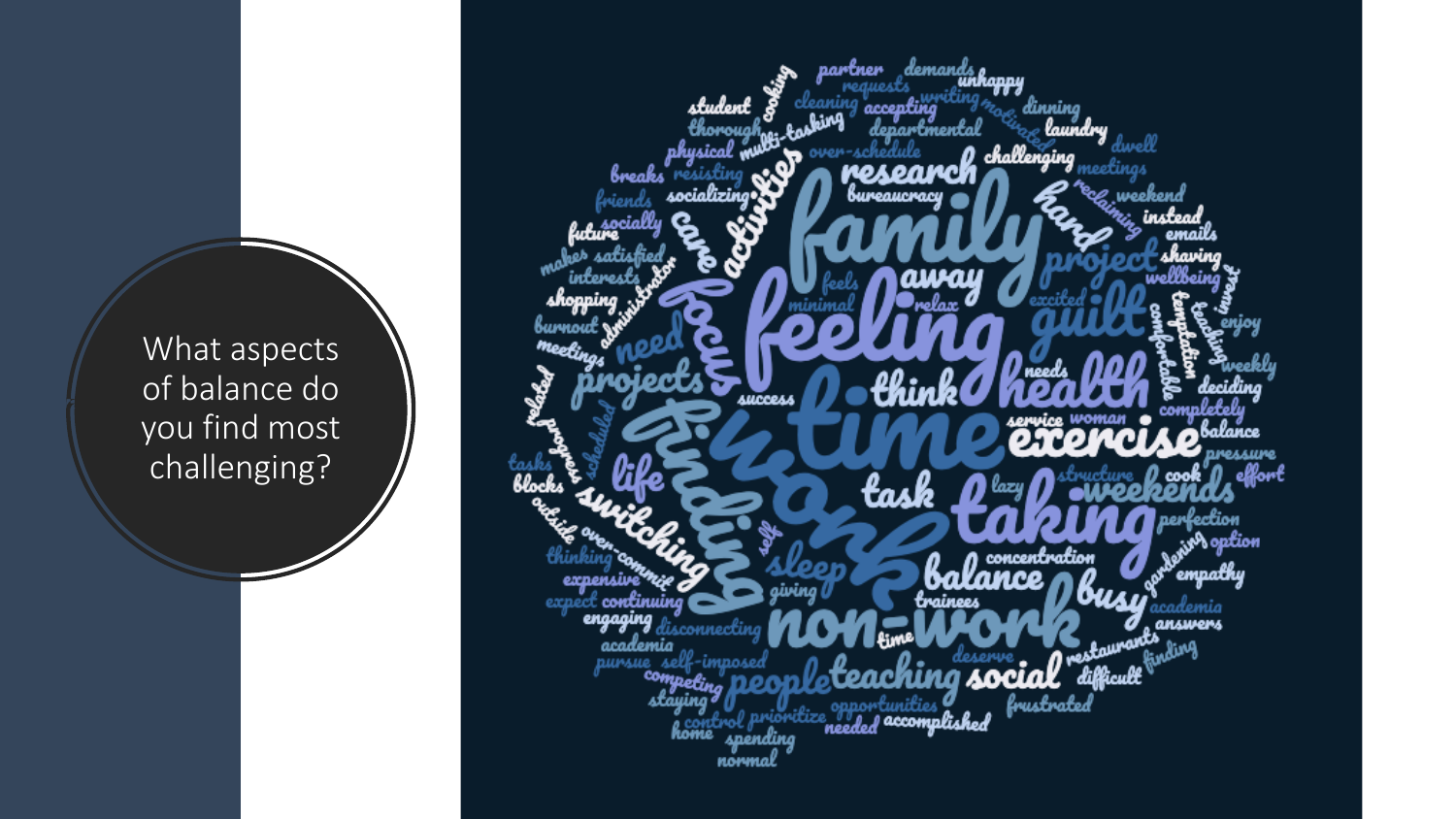What aspects do you find most challenging?

- Balancing family
- Guilt when not working
- Meeting physical needs cooking, health, exercise
- Saying 'no' more often
- Shutting off at the end of the day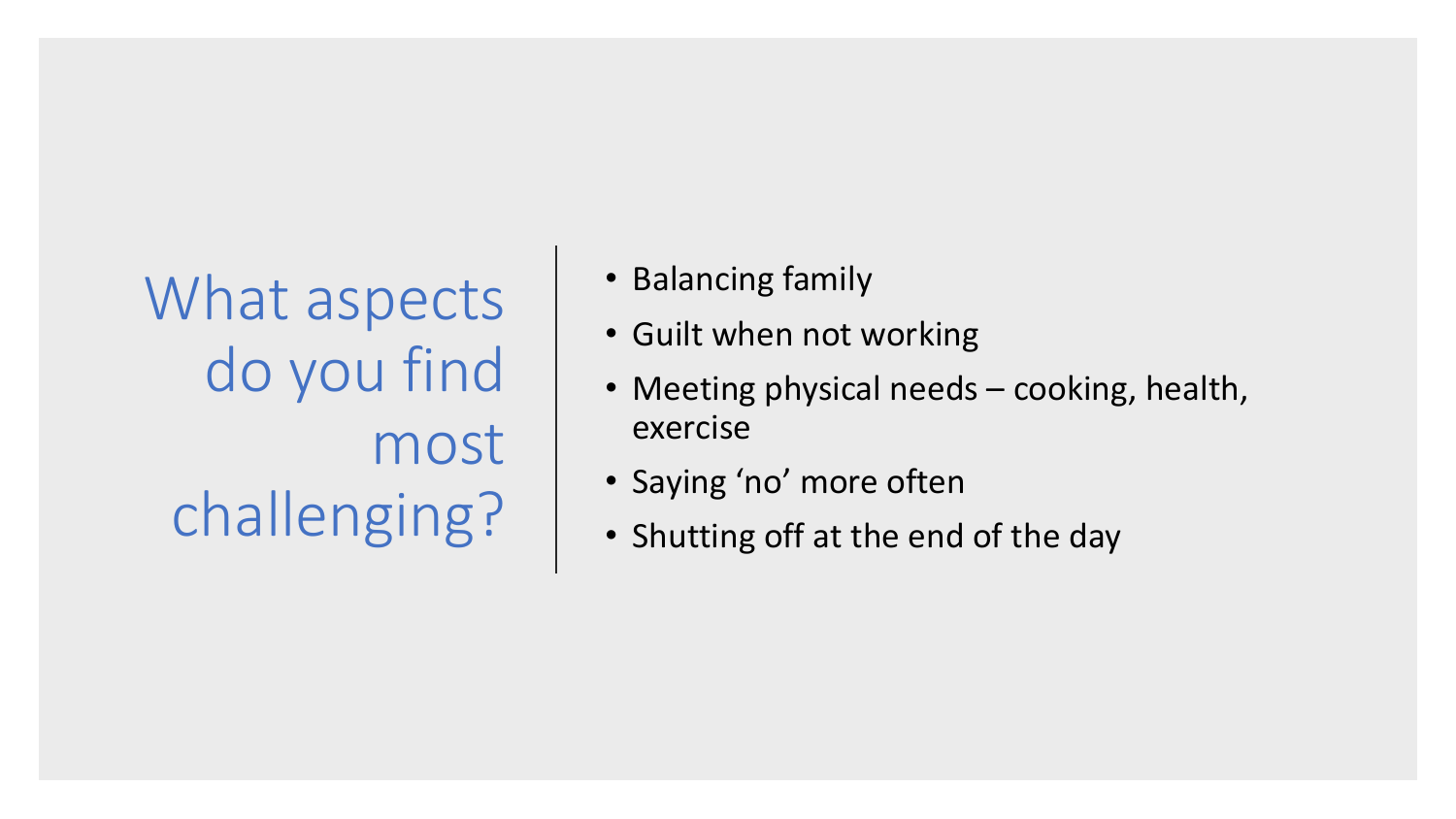#### What areas can you improve in for balance?

- More organized
- More efficient
- Say 'no' more often
- More breaks/vacations
- Fewer meetings
- Focus on priorities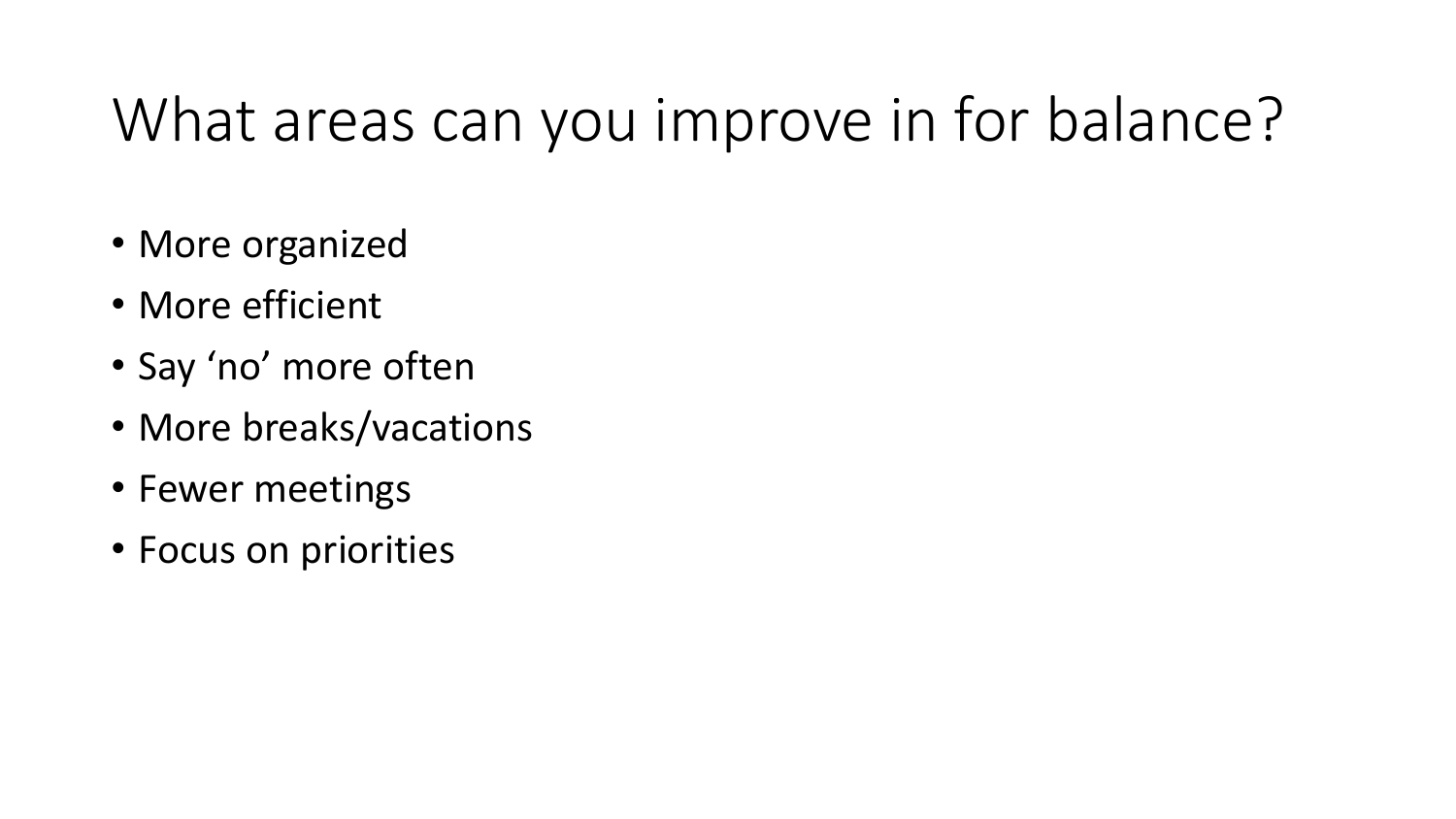Graduate Student

Full Professor

Assistant Professor

Postdoc





Associate Professor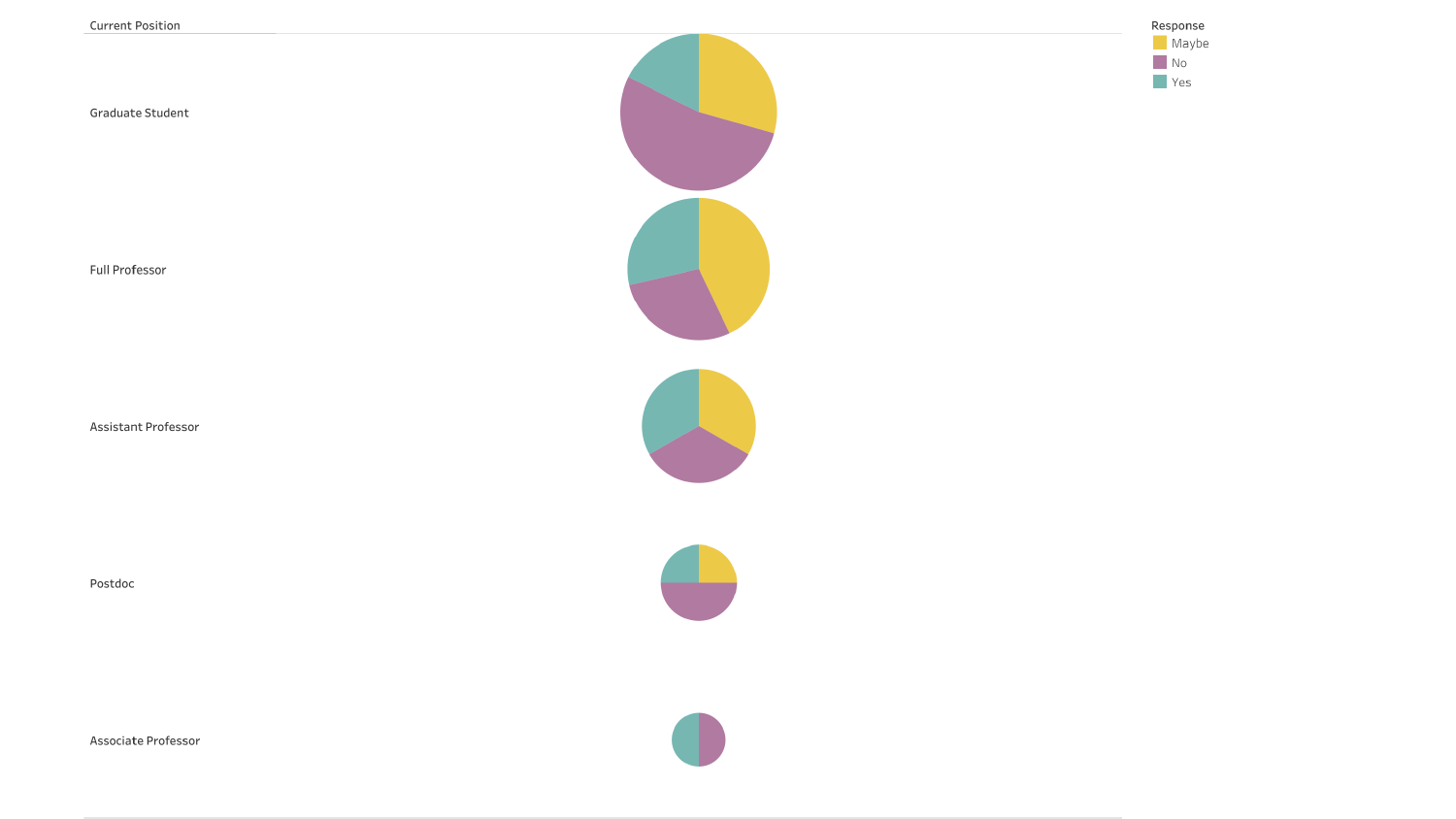## Pandemic Update Graduate Students were mostly in the 2-3 range

#### How do you rate your productivity now? 40 responses